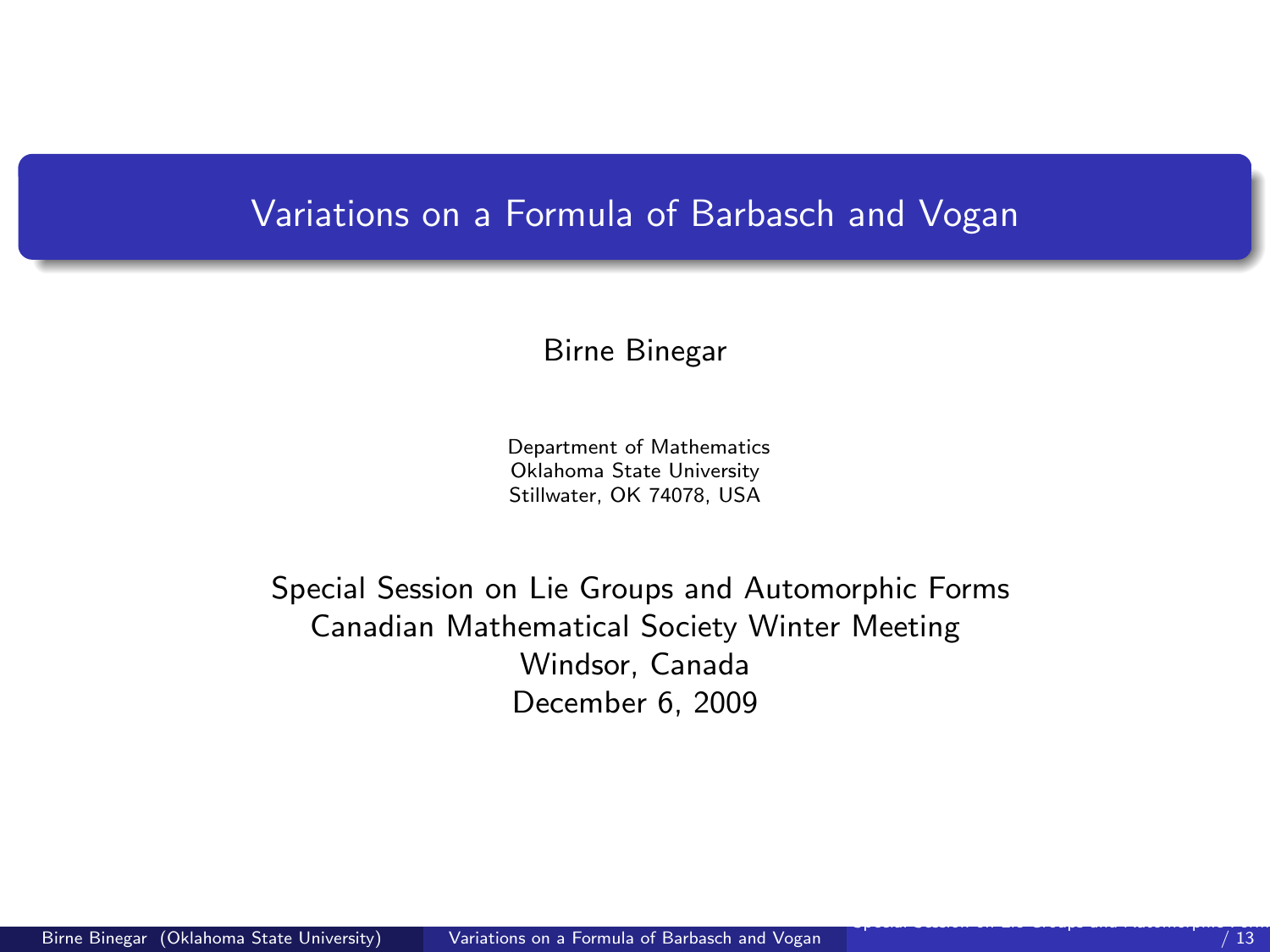# **Notation**

- **q** : a complex semisimple Lie algebra
- o h: a CSA of a
- $\bullet \Delta \subset \Pi$  : roots and simple roots
- $\mathfrak{g}^\vee$  : Lie algebra dual to  $\mathfrak{g}$  (e.g.,  $\mathfrak{sp}\left(2n,\mathbb{C}\right)^\vee=\mathfrak{so}\left(2n+1,\mathbb{C}\right)$
- $\bullet$   $\mathcal{N}_q$  : set of nilpotent orbits of  $G = Ad(g)$  in g (a finite set partially ordered via inclusion of closures).
- $\bullet$   $S_{\mathfrak{g}}$ : the set of special nilpotent orbits (unique dense orbits in associated varieties of primitive ideals of regular integral infinitesimal character)
- W : the Weyl group of  $\mathfrak g$  (and  $\mathfrak g^{\vee}$ ).

Goal: Relate nilpotent orbits and Weyl group reps via common combinatorial parameters. Paradigm

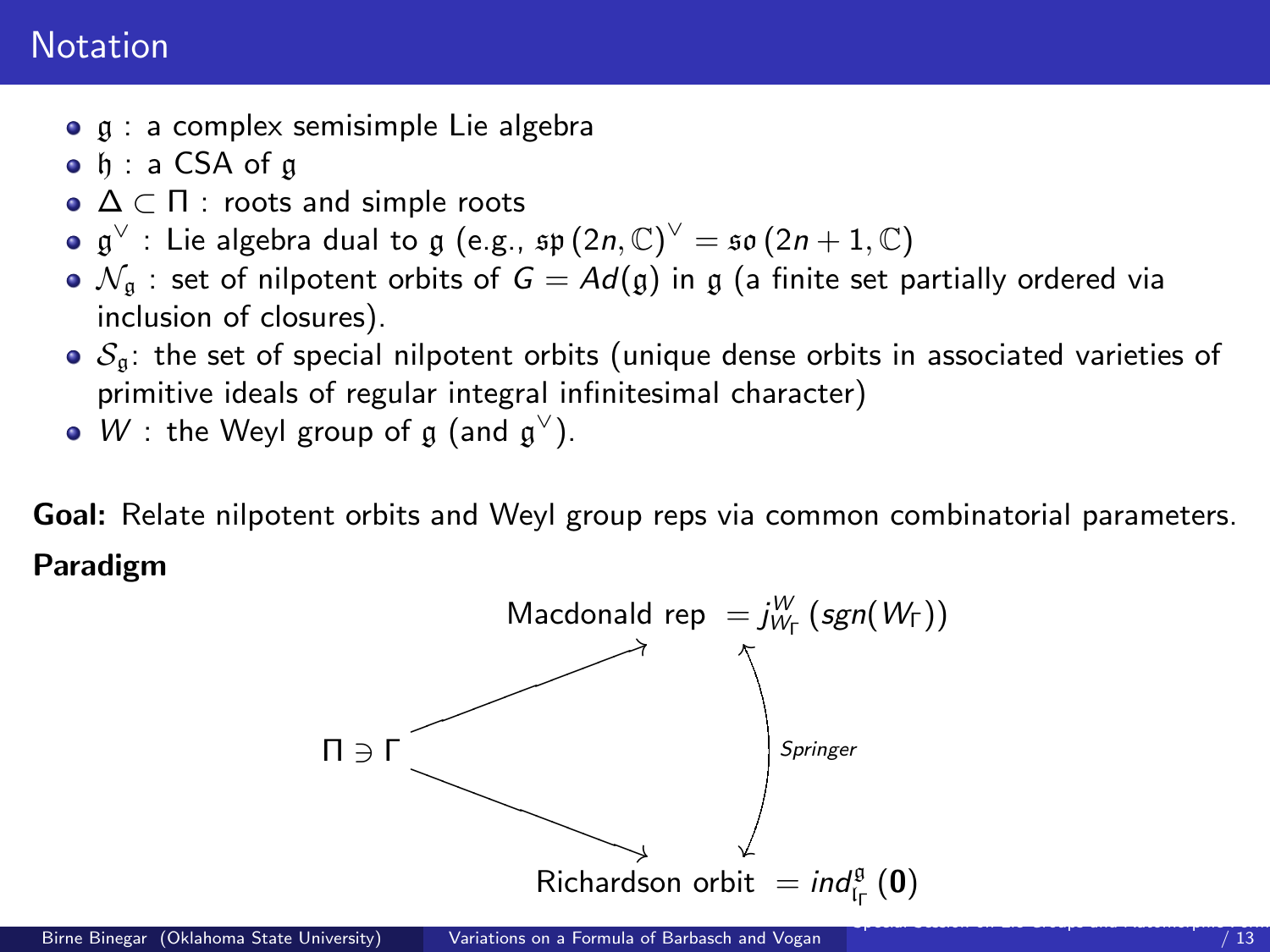Let  $\mathcal{O}_I$  be a nilpotent orbit in a Levi subalgebra l of g.

There are two basic ways of attaching to the datum  $(I, \mathcal{O}_I)$  a nilpotent orbit in g.

Inclusion of Nilpotent Orbits

$$
\textit{inc}_{\mathfrak{l}}^{\mathfrak{g}}\left(\mathcal{O}_{\mathfrak{l}}\right)=G\cdot\mathcal{O}_{\mathfrak{l}}=\left\{ X\in\mathfrak{g}\mid X=g\cdot x\quad\text{for some }g\in G\text{ , }x\in\mathcal{O}_{\mathfrak{l}}\right\}
$$

**Induction of Nilpotent Orbits** Let  $p = 1 + n$  be any extension of I to a parabolic subalgebra of g.

$$
\text{ind}_{\mathfrak{l}}^{\mathfrak{g}} \left( \mathcal{O}_{\mathfrak{l}} \right) = \text{unique dense orbit in } G \cdot \left( \mathcal{O}_{\mathfrak{l}} + \mathfrak{n} \right)
$$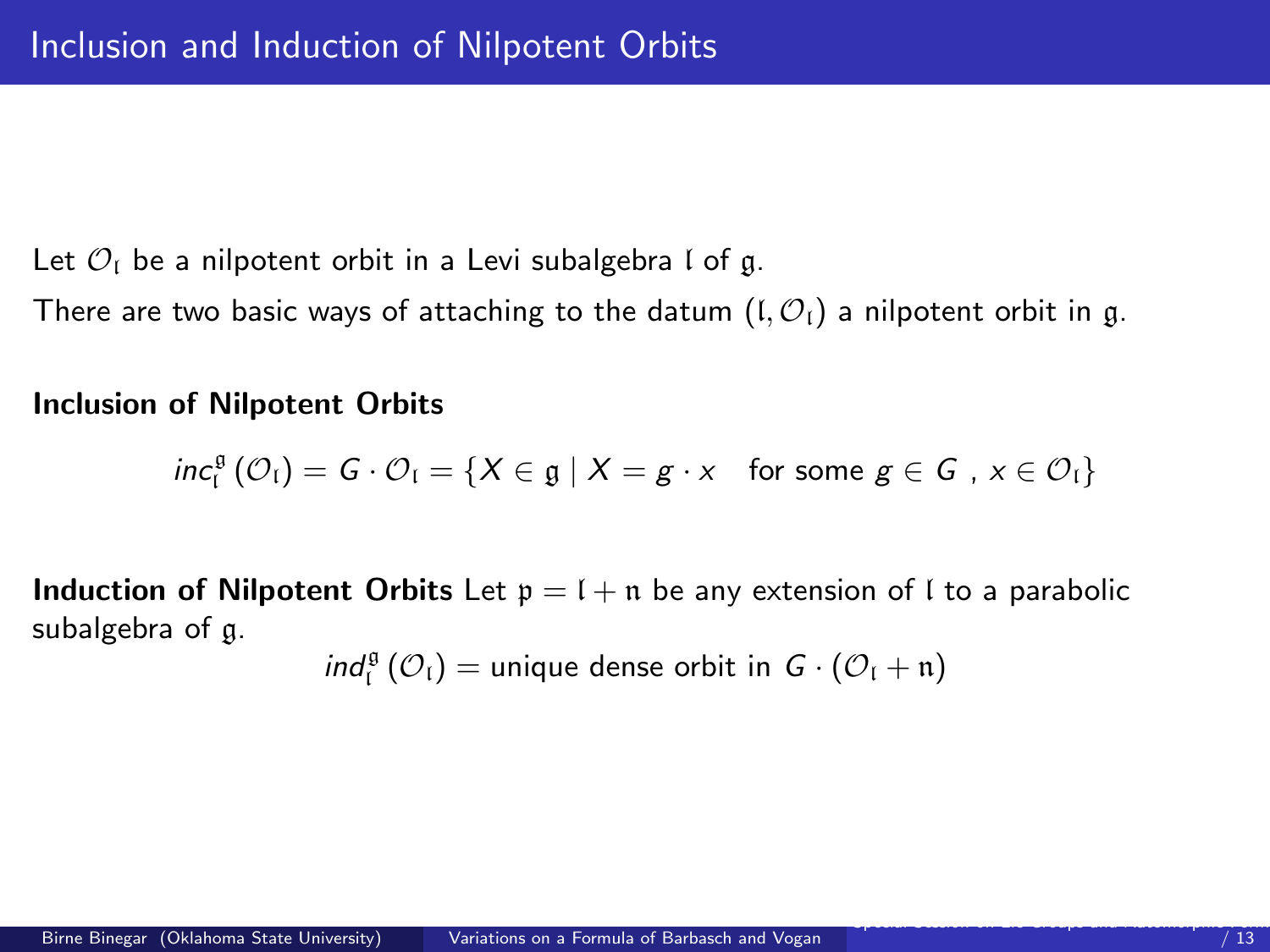Def. A nilpotent orbit is *distinguished* if it is does not meet any proper Levi subalgebra.

#### Theorem

(Bala-Carter)  $\mathcal{N}_q$  is in a 1:1 correspondence with G-conjugacy classes of pairs (I,  $\mathcal{O}_1$ ) where I is a Levi subalgebra of g and  $\mathcal{O}_1$  is a distinguished orbit in I.

### Parameterizing Conjugacy Classes of Levis

#### Fact:

G-conjugacy classes of Lewis 
$$
\xrightarrow{1:1} 2^n/W
$$

Let Γ ⊂ Π and set

$$
W_{\Gamma} = \langle s_{\alpha} \rangle_{\alpha \in \Gamma} \subset W
$$

$$
\Delta_{\Gamma} = W_{\Gamma} \cdot \Gamma
$$

$$
I_{\Gamma} = I_1 + \sum_{\alpha \in \Delta_{\Gamma}} \mathfrak{g}_{\alpha}
$$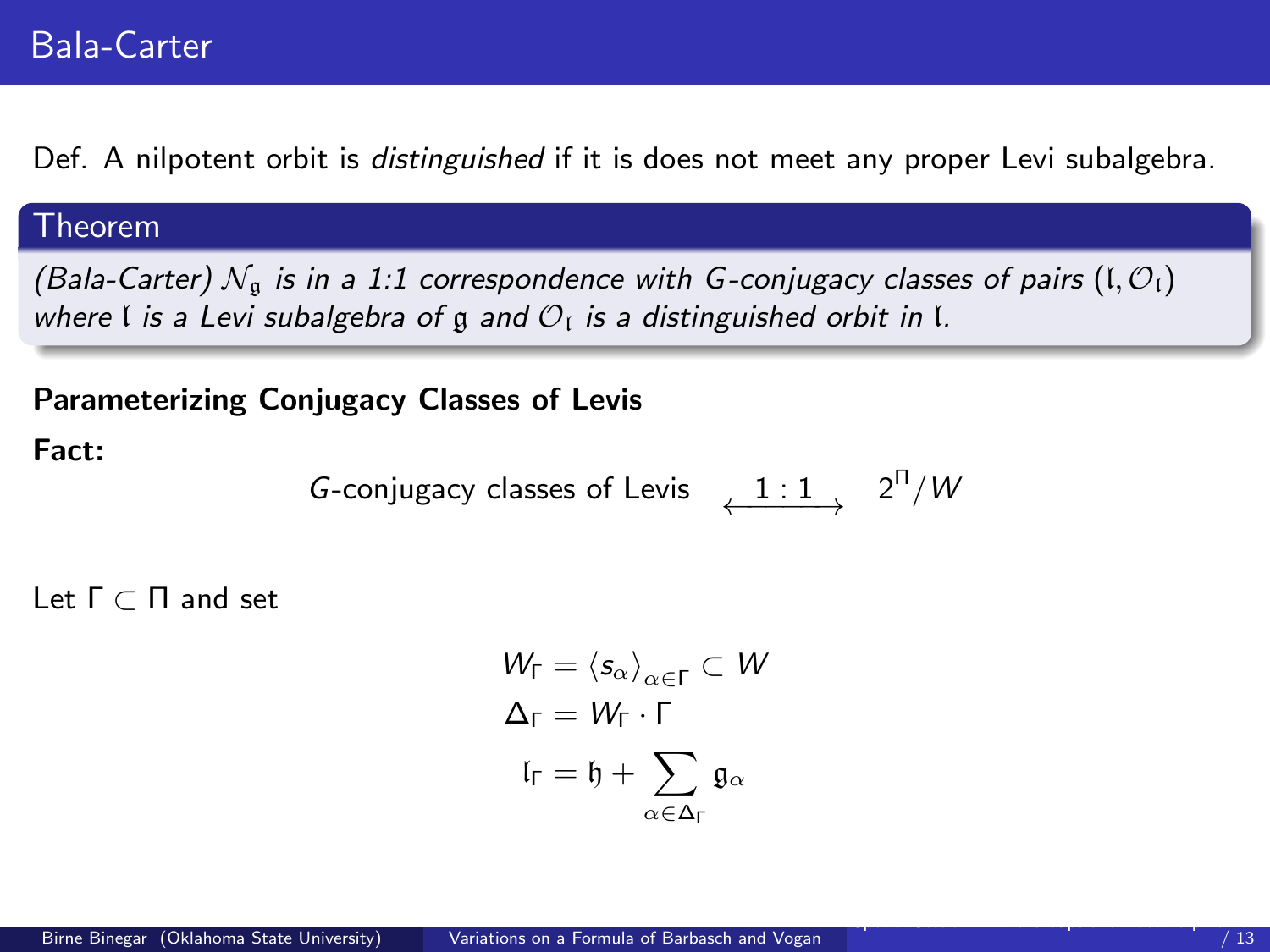Let  $γ$   $\subset$   $\Gamma$  such that

$$
\#\Delta_{\gamma} + \#\Gamma = \#\left\{\alpha \in \Delta_{\Gamma}^+ \mid \alpha = \alpha_1 + \alpha_2 \quad ; \quad \alpha_1 \in \Delta_{\gamma} \; , \; \alpha_2 \in \Gamma \setminus \gamma \right\} \tag{*}
$$

Then

**Fact:**  $ind_{I_{\gamma}}^{I_{G}}(0)$  is a distinguished orbit in l<sub>F</sub>, and all distinguished orbits arise in this fashion.

## Definition

Let Γ be any set of simple roots (a linearly indep. and mutually obtuse set). A subset  $\gamma \subset \Gamma$  will called **distinguished** if (\*) is satisfied.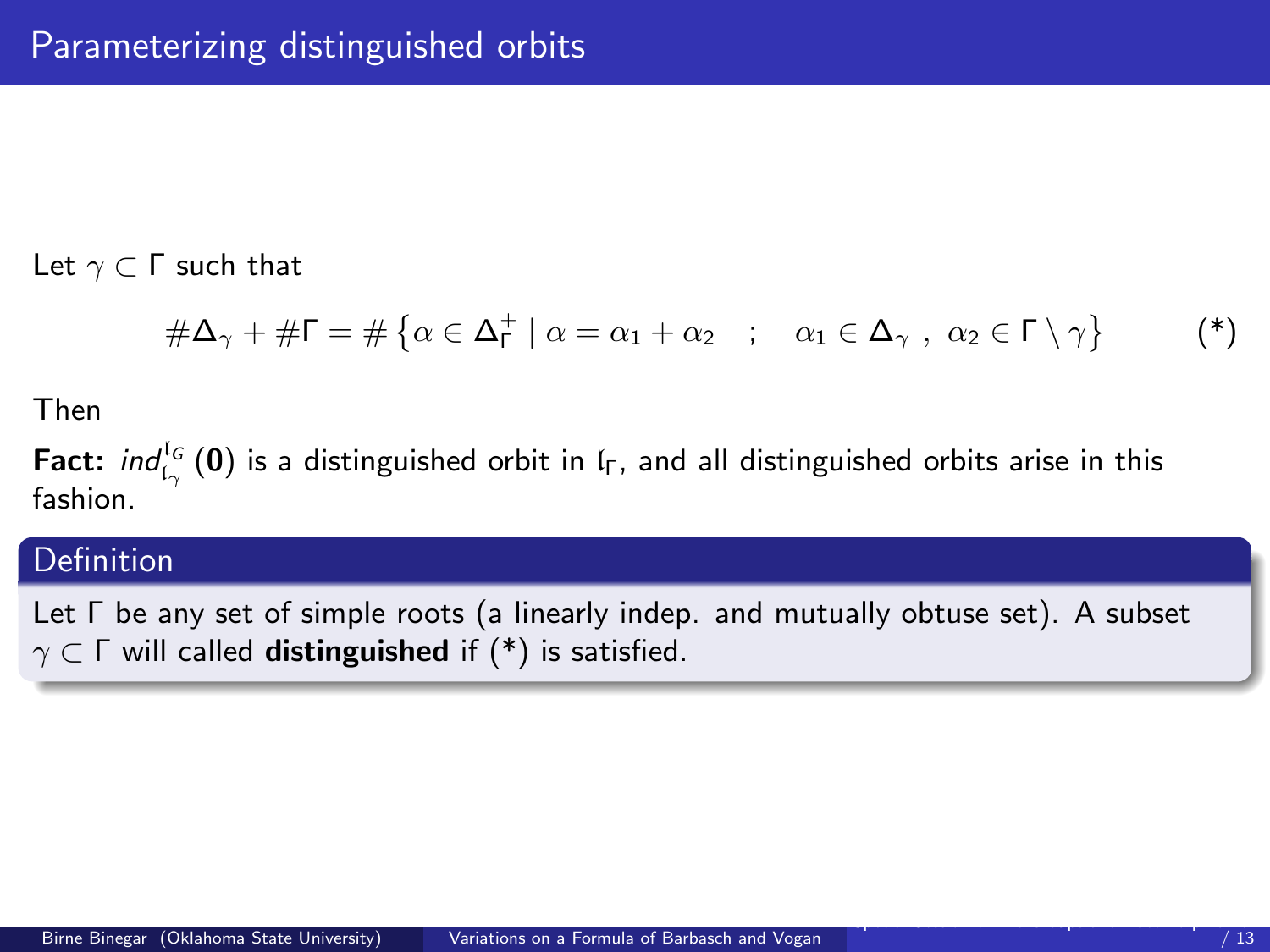#### Combinatorial Bala-Carter

$$
\begin{array}{cc}\mathcal{N}_{\mathfrak{g}} & \xleftarrow{\mathbf{1}: \mathbf{1}} \{(\Gamma, \gamma) \mid \gamma \subset \Gamma \subset \Pi \quad \text{satisfying (*)}\} / W \\
 & \mathcal{O}_{(\Gamma, \gamma)} \equiv inc_{\mathfrak{l}_{\Gamma}}^{\mathfrak{g}} \left( ind_{\mathfrak{l}_{\gamma}}^{\mathfrak{l}_{\Gamma}}(\mathbf{0}) \right)\n\end{array}
$$

Set

$$
\mathcal{BC}_{\mathfrak{g}} = \{ (\Gamma, \gamma) \mid \gamma \subset \Gamma \subset \Pi \quad \text{satisfying } (*) \} / W
$$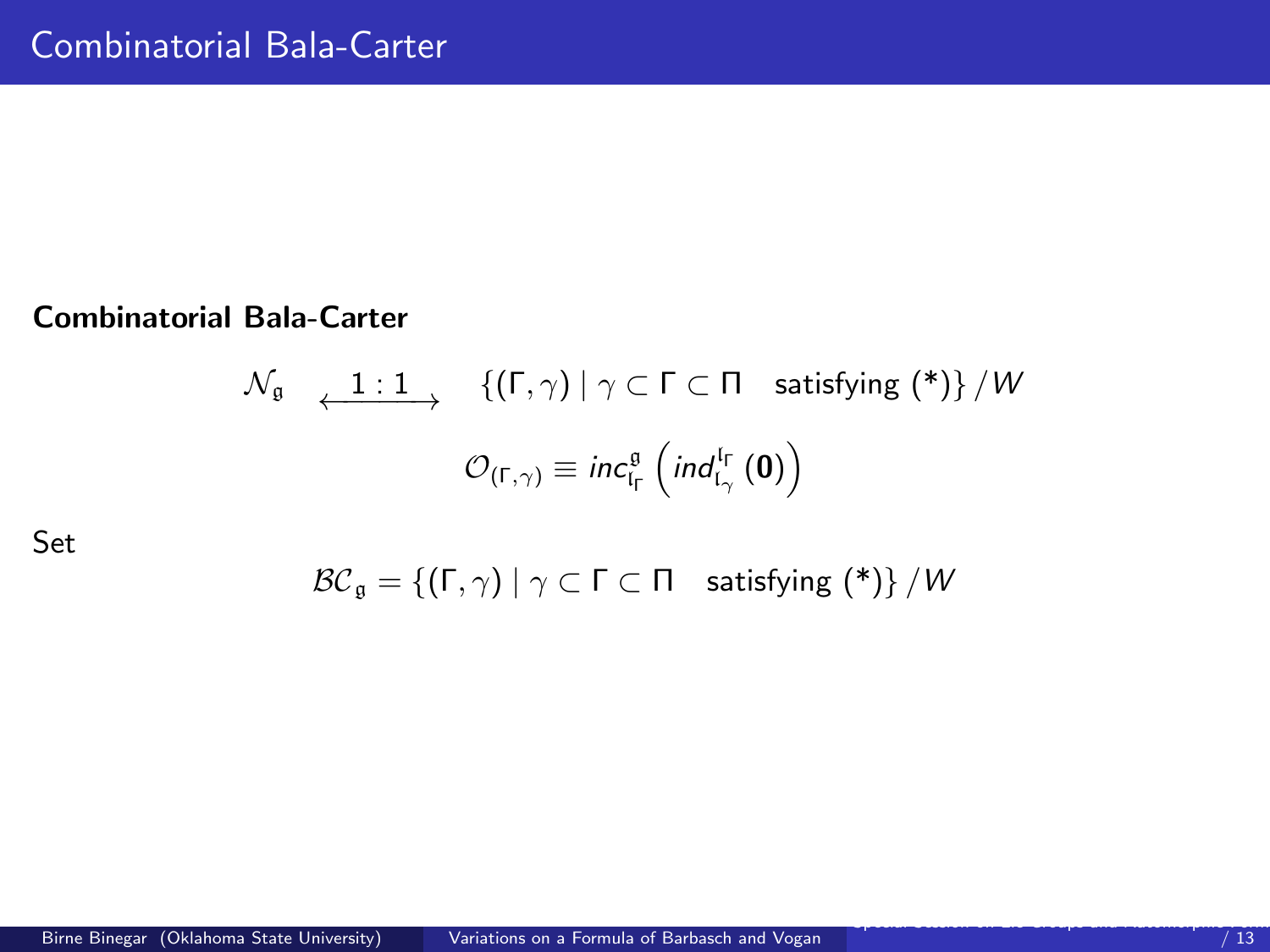Let  $\mathfrak{g} = \mathfrak{sl}(n, \mathbb{C})$ . Then

 $\mathcal{N}_{\mathfrak{g}}$   $\longrightarrow$  {partitions of n}

$$
\mathbf{p} \longmapsto \mathcal{O}_{\mathbf{p}} = \text{orbit of } \left( \begin{array}{cccc} J_{p_1} & 0 & \cdots & 0 \\ 0 & J_{p_2} & 0 & \vdots \\ \vdots & 0 & \ddots & 0 \\ 0 & \cdots & 0 & J_{p_k} \end{array} \right) \qquad , \qquad J_{p_i} = \left( \begin{array}{cccc} 0 & 1 & 0 & 0 \\ 0 & \ddots & \ddots & 0 \\ \vdots & \ddots & \ddots & 1 \\ 0 & \cdots & 0 & 0 \end{array} \right)
$$

### Theorem

(Gerstenhaber) The partition transpose map  $t : \mathcal{P}(n) \longrightarrow \mathcal{P}(n)$  induces an order reversing involution

$$
d: \mathcal{N}_{\mathfrak{sl}_n} \longrightarrow \mathcal{N}_{\mathfrak{sl}_n} : \quad \mathcal{O}_{\mathbf{p}} \longrightarrow \mathcal{O}_{\mathbf{p}^t}
$$

on the set of nilpotent orbits of  $\mathfrak{sl}(n,\mathbb{C})$ .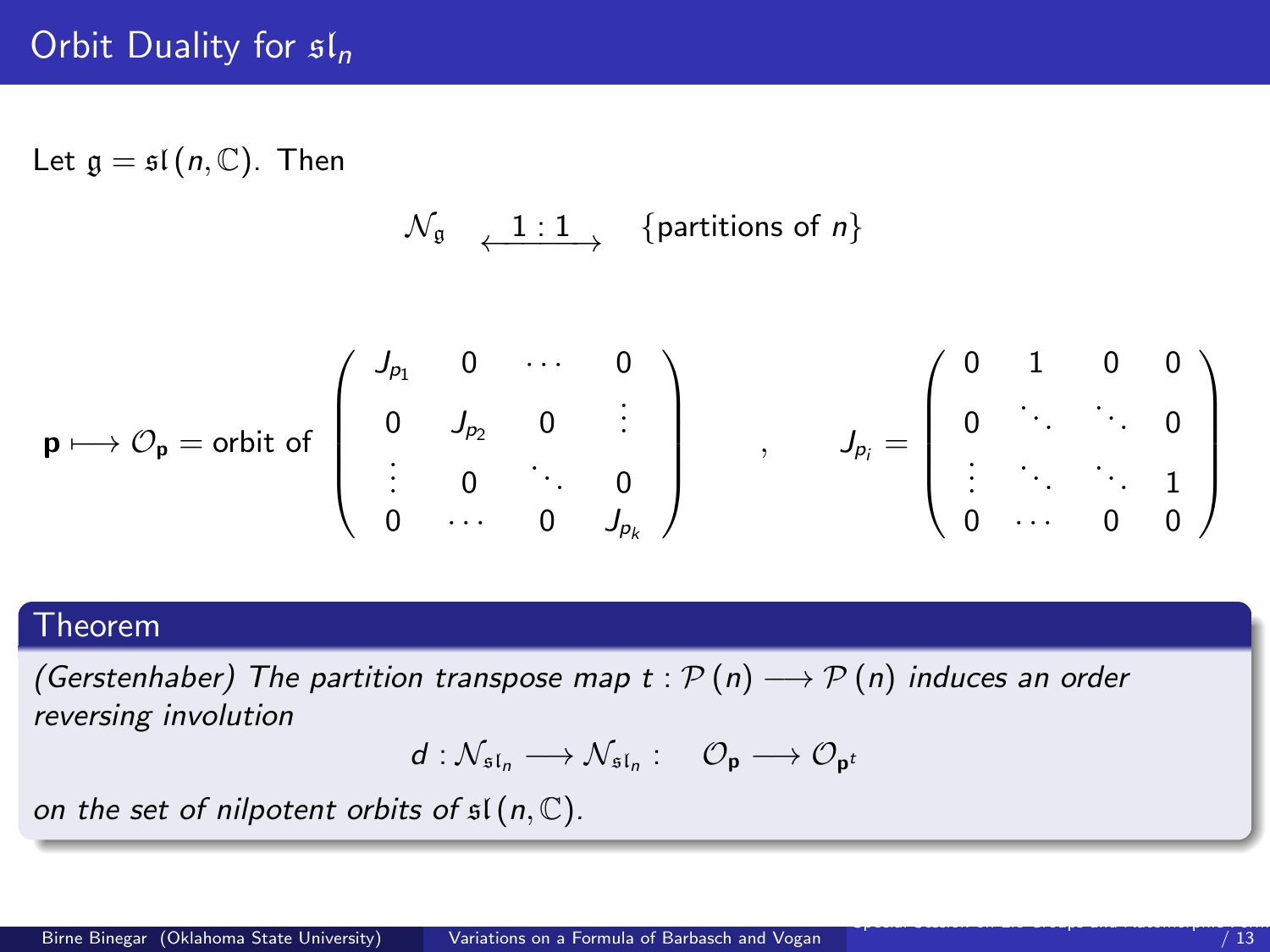#### Theorem

(Spaltenstein) Let g be a simple Lie algebra. Then there is a unique map d :  $\mathcal{N}_\mathfrak{g} \longrightarrow \mathcal{N}_\mathfrak{g}$ such that

- $d^2\left(\mathcal{O}\right)\leq \mathcal{O}$
- $d \left( inc_{i}^{\mathfrak{g}} \left( \mathcal{O}_{\text{prin}} \right) \right) = ind_{i}^{\mathfrak{g}} \left( \mathbf{0} \right).$
- image  $(0)$  = special nilpotent orbits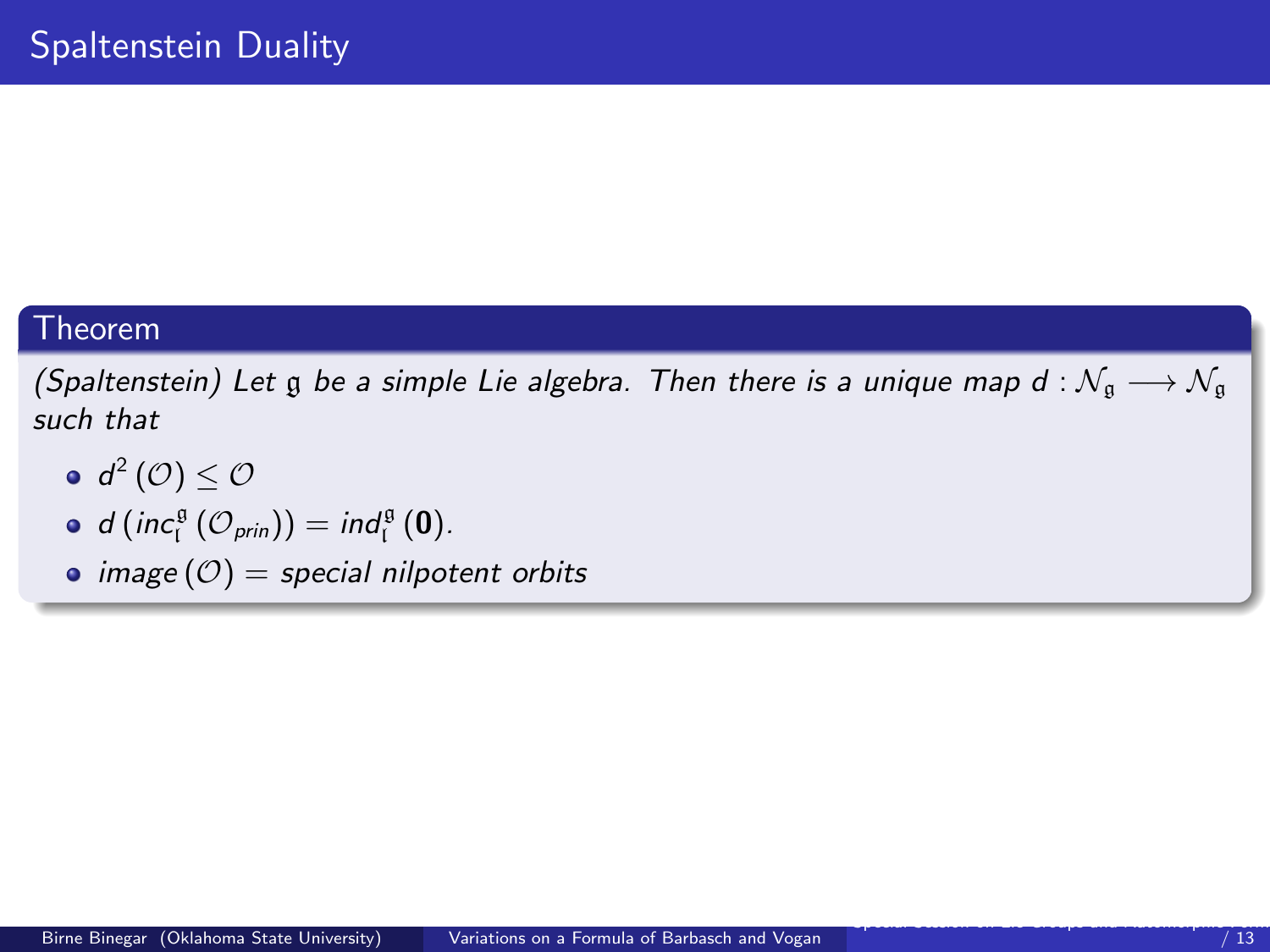Consider the map  $\eta_{\mathfrak{g}} : \mathcal{N}_{\mathfrak{g}} \longrightarrow \mathcal{N}_{\mathfrak{g}} \vee$  defined by

$$
\mathcal{O} \ni x \longrightarrow \{x, h, y\} \longrightarrow \frac{1}{2}h = \mu_{\mathcal{O}} \in (\mathfrak{h}^{\vee})^* \longrightarrow J_{\mathcal{O}} = \max \left\{ \text{Prim} \left( \mathfrak{g}^{\vee} \right)_{\mu_{\mathcal{O}}} \right\}
$$

$$
\longrightarrow \text{AssocVar} \left( U \left( \mathfrak{g}^{\vee} \right) / J_{\mathcal{O}} \right) \longrightarrow \text{unique dense orbit} \quad \eta_{\mathfrak{g}} \left( \mathcal{O} \right) \in \mathcal{N}_{\mathfrak{g}^{\vee}}
$$

## Theorem

(Barbasch-Vogan, 1985) The map  $\eta_{\rm g}$  has the following properties:

• If 
$$
\mathcal{O}_1 \subset \overline{\mathcal{O}_2}
$$
 then  $\eta_{\mathfrak{g}}(\mathcal{O}_2) \subset \overline{\eta_{\mathfrak{g}}(\mathcal{O}_1)}$ 

- $\bullet$   $\eta_{\mathfrak{g}} \circ \eta_{\mathfrak{g}} \circ \eta_{\mathfrak{g}} = \eta_{\mathfrak{g}}$
- Image  $(\eta_{\mathfrak{g}}) = \{$  special nilpotent orbits in  $\mathfrak{g}^{\vee}\}$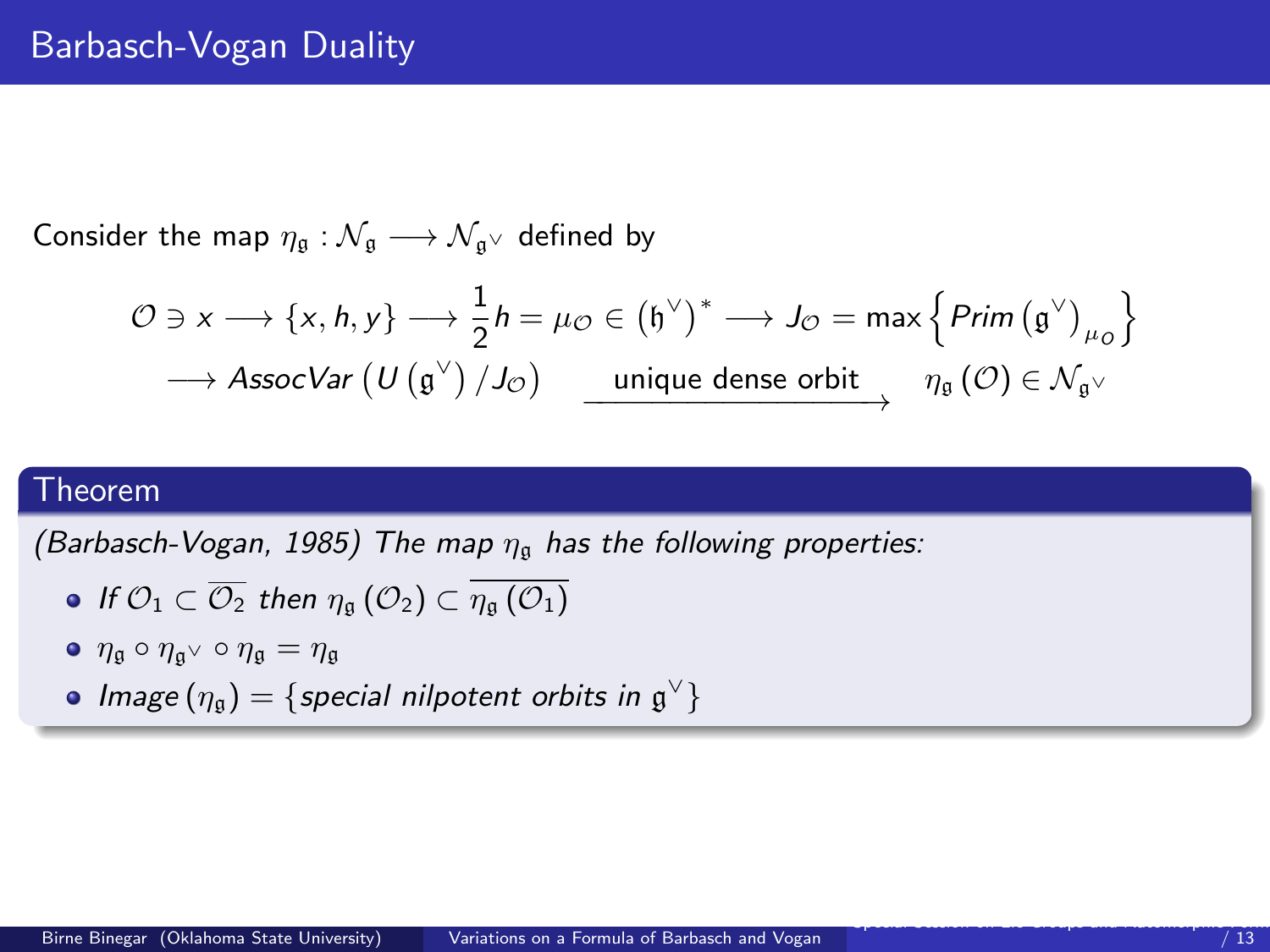#### Theorem

(Barbasch-Vogan) If  $\mathcal{O}_{V'}\in\mathcal{N}_{V'}$  is an orbit in a Levi subalgebra  $\mathfrak{l}^\vee$  of  $\mathfrak{g}^\vee$ , then

$$
\eta_{\mathfrak{g}^\vee}\left(\mathsf{inc}^{\mathfrak{g}^\vee}_{\mathfrak{l}^\vee}\left(\mathcal{O}_{\mathfrak{l}^\vee}\right)\right)=\mathsf{ind}^{\mathfrak{g}}_{\mathfrak{l}}\left(\eta_{\mathfrak{l}^\vee}\left(\mathcal{O}_{\mathfrak{l}^\vee}\right)\right)
$$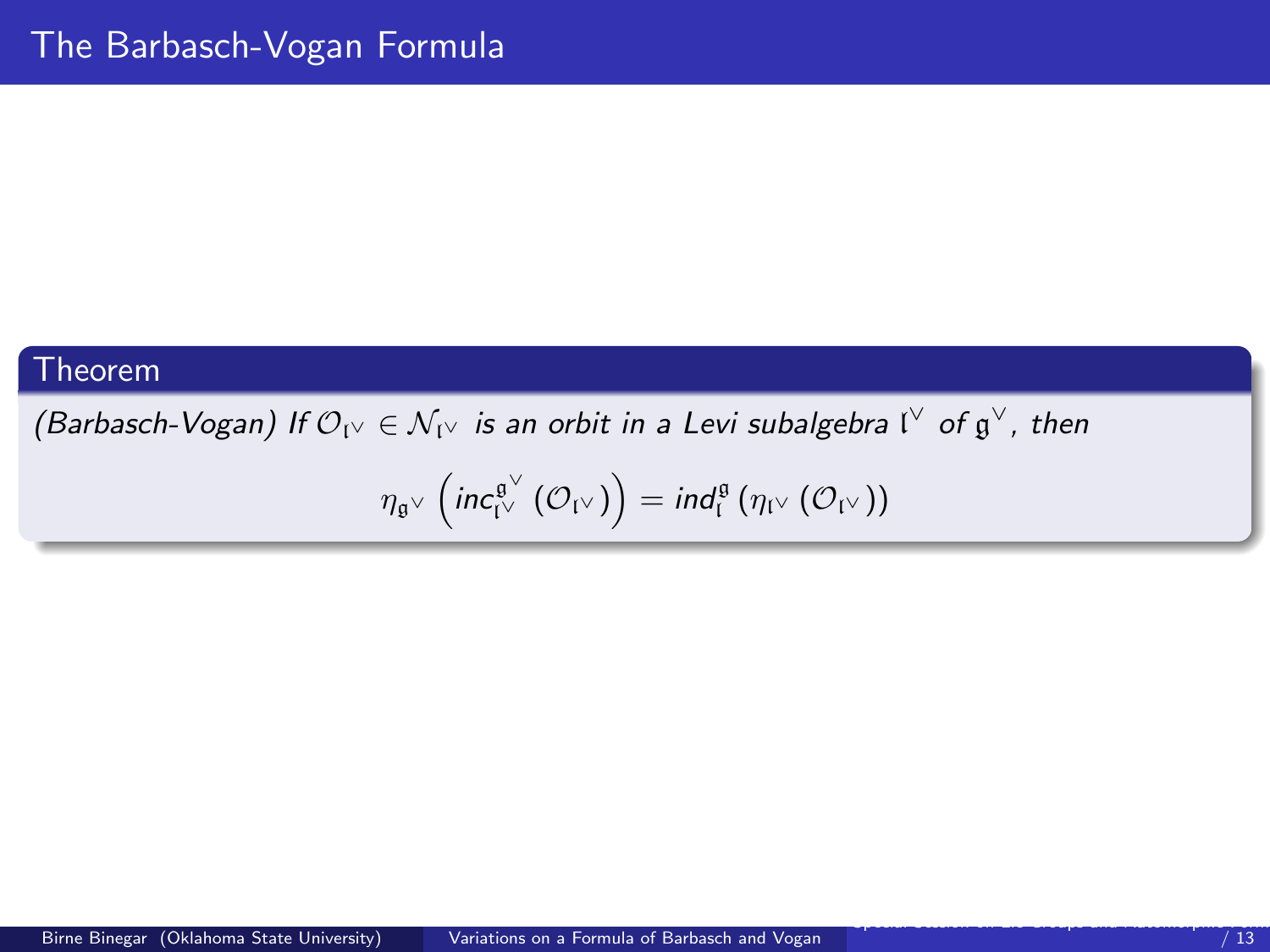Let

$$
\mathcal{BC}_{\mathfrak{g}^\vee} = \{ (\Gamma^\vee, \gamma^\vee) \mid \gamma^\vee \subset \Gamma^\vee \subset \Pi_{\mathfrak{g}^\vee} \quad \text{satisfying } (*) \} / W
$$
  
: 
$$
\mathcal{BC}_{\mathfrak{g}^\vee} \longrightarrow \mathcal{S}_{\mathfrak{g}} \text{ by}
$$

and define  $\Phi : \mathcal{BC}_{\mathfrak{g}} \vee \longrightarrow \mathcal{S}_{\mathfrak{g}}$  by

$$
\Phi(\Gamma^{\vee}, \gamma^{\vee}) = \eta_{\mathfrak{g}^{\vee}} \left( inc_{\mathfrak{l}_{\Gamma}^{\vee}}^{\mathfrak{g}^{\vee}} \left( ind_{\mathfrak{l}_{\gamma}^{\vee}}^{\mathfrak{l}_{\Gamma}^{\vee}}(0) \right) \right)
$$
  
\n
$$
= ind_{\mathfrak{l}_{\Gamma}}^{\mathfrak{g}} \left( \eta_{\mathfrak{l}_{\Gamma^{\vee}}} \left( ind_{\mathfrak{l}_{\gamma^{\vee}}}^{\mathfrak{l}_{\Gamma^{\vee}}} (0) \right) \right)
$$
  
\n
$$
= ind_{\mathfrak{l}_{\Gamma}}^{\mathfrak{g}} \left( \mathcal{O}_{\mathfrak{l}_{\gamma}, prin} \right)
$$

 $\implies$  An orbit-intrinsic characterization of special orbits (no reference to primitive ideals or special representations of Weyl groups)

N.B. use of dual parameters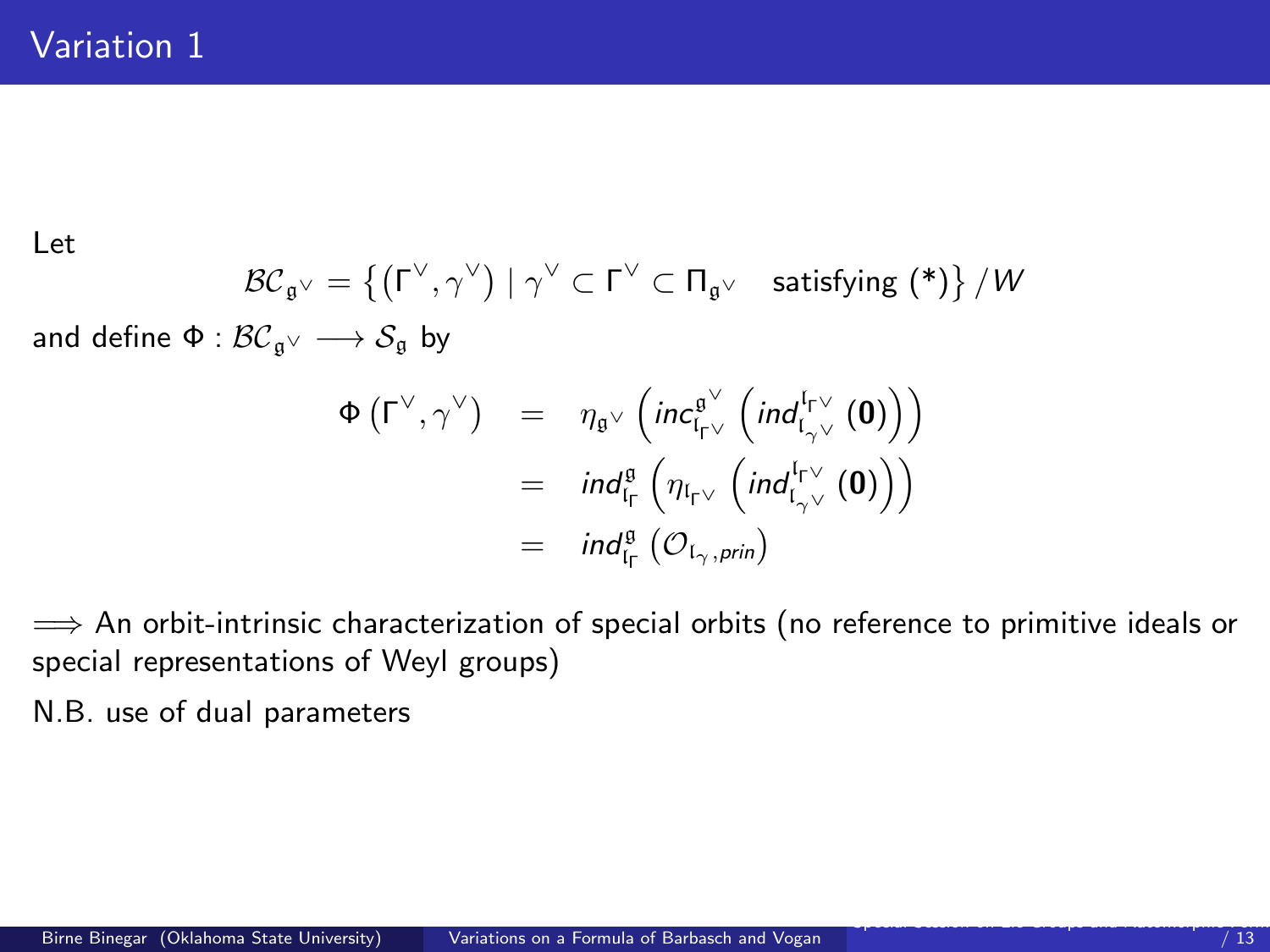# Variation 2

Weyl group analogs

$$
\begin{array}{ccc}\n\mathcal{O}_{prin} & \longleftrightarrow & \mathbf{1}_W \\
\mathbf{0}_{\mathfrak{g}} & \longleftrightarrow & \mathfrak{sgn}(W) \\
\mathfrak{ind}_{\mathfrak{l}_{\Gamma}}^{\mathfrak{g}}\left(\right) & \longleftrightarrow & \mathfrak{j}_{W_{\Gamma}}^W\left(\right) \\
\eta_{\mathfrak{g}} & \longleftrightarrow & \varepsilon_W \\
\end{array}\n\quad \text{(truncated induction)} \\
\eta_{\mathfrak{g}} \longleftrightarrow & \varepsilon_W\n\qquad\n\begin{array}{ccc}\n\text{(Lusztig's involution of } \widehat{W} \text{ w/twist by } \mathfrak{sgn}(W)\n\end{array}
$$

$$
\begin{array}{cccc}\n\Phi & : & \mathcal{BC}_{\mathfrak{g}^\vee} \longrightarrow \mathcal{S}_{\mathfrak{g}} & ; & \left(\Gamma^\vee, \gamma^\vee\right) \longrightarrow \eta_{\mathfrak{g}^\vee} \left( \text{inc}_{\mathfrak{l}_{\Gamma^\vee}}^{\mathfrak{g}^\vee} \left( \text{ind}_{\mathfrak{l}_{\gamma^\vee}}^{\mathfrak{l}_{\Gamma^\vee}} \left( \mathbf{0} \right) \right) \right) \\
\downarrow & & \\
\Psi & : & \mathcal{BC}_{\mathfrak{g}^\vee} \longrightarrow \widehat{W}_{\text{spec}} & : & \left(\Gamma^\vee, \gamma^\vee\right) \longrightarrow \dot{J}_{W_\Gamma}^W \left( \varepsilon_{W_{\Gamma^\vee}} \left( \dot{J}_{W_{\gamma^\vee}}^{W_{\Gamma^\vee}} \left( \text{sgn} \left( W_{\gamma^\vee} \right) \right) \right) \right)\n\end{array}
$$

 $\implies$  an alternative *W*-intrinsic characterization of special representations (no generic degree polynomials required).